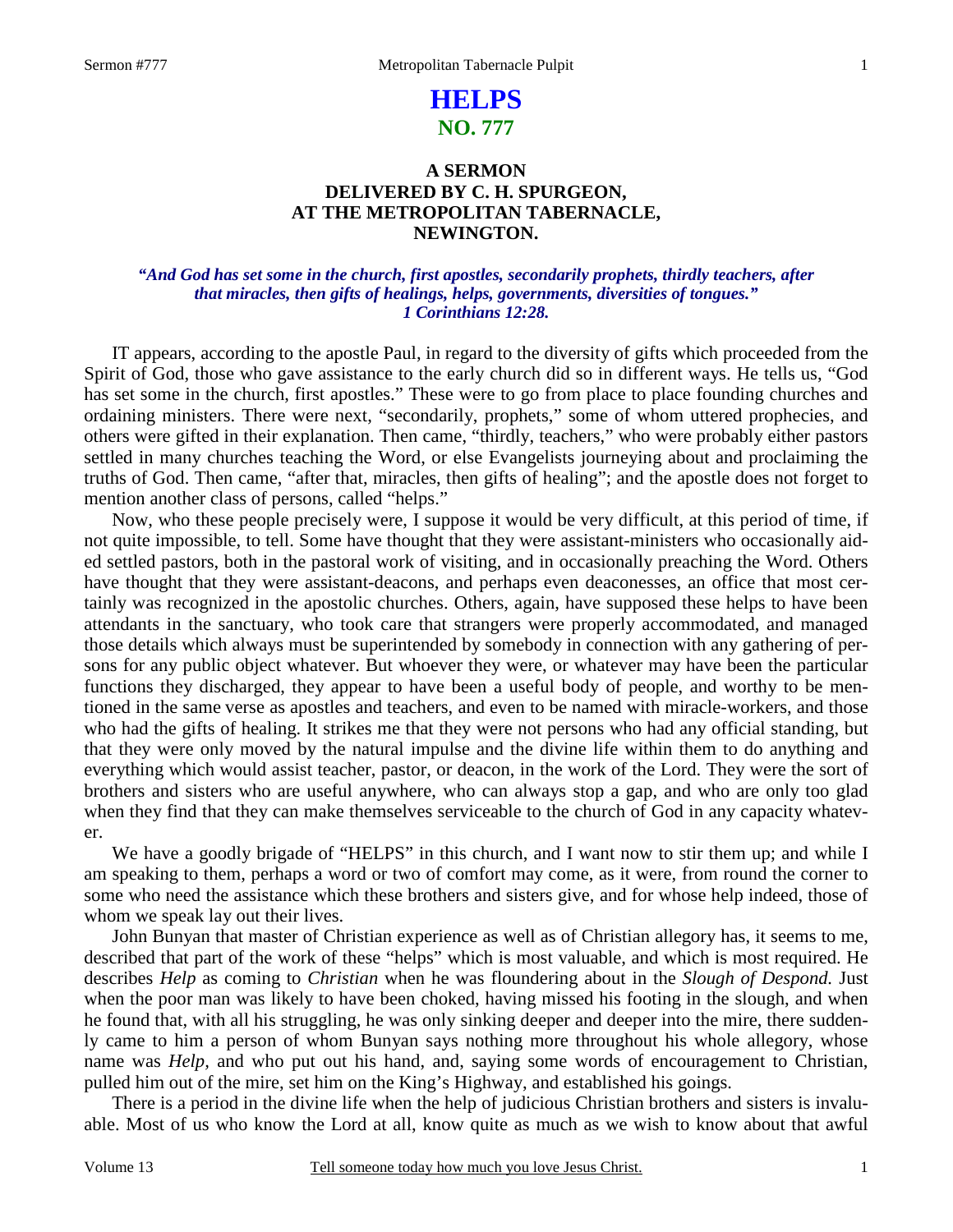*Slough of Despond.* I myself did lay in it for five years, or thereabouts, and I think I know pretty well every part of it. In some places it is deeper than in others, and more nauseous; but believe me, a man may reckon himself thrice happy when he gets out of it, for when one is in it, it seems as though it would swallow him up alive. Dear, very dear to us, must ever be the hand that helped us out of the depth of the mire where there was no standing; and while we ascribe all the glory to the God of grace, we cannot but love most affectionately the instrument He sent to be the means of our deliverance.

 On the summit of some of the Swiss passes, the canton, for the preservation and accommodation of travelers, maintains a small body of men, sometimes only two or three, who live in a little house at the top, and whose business it is to help travelers on their way. It was very pleasant when we were going through a pass in the mountains of Northern Italy, to see, some three or four miles from the top, a man coming down who saluted us as though he had known us for years. He carried a spade in his hand, and though we did not know what was coming, yet he evidently understood better than we did what was going to occur. By-and-by we came to deep snow, and the man went to work with his spade to clear a footway, and when he came to a very ugly piece of road, some of the party was carried along on the man's back. It was the man's business to care for the travelers, and before long there came one of his companions with wine and refreshments, which were generously offered to the weary ones. These men were "helps," who spent their lives on that part of the road where it was known their services would be required; and when travelers reach the spot, these men are ready to give their assistance in the nick of time. They would have been worth nothing at all down in the plains; they would have been only an encumbrance if they had met us in any other place, but they were exceedingly valuable, because they were just where they were required, and came exactly at the moment when they were needed.

 Now, my friends, "helps" are of no use to a man when he can help himself. When he has no difficulties, an offer of assistance is an intrusion. There is just one point, such a juncture as the passing of the summit of the mountain, where help will be exceedingly precious to him. And it seems to me, that the period of a man's experience which Bunyan describes by the *Slough of Despond,* is just that season when you, my dear brothers and sisters in Christ, may render invaluable aid to the Christian minister by coming to the rescue of those who seem as though they would be swallowed up.

 This brigade of "helps," if I understand Bunyan right, are stationed all-round the borders of the *Slough of Despond,* and it is their business to keep watch all round and listen for the cries of any poor unenlightened travelers who may be staggering in the mire. Just as the *Royal Humane Society* keep their men along the borders of the lakes in the parks in winter time, and when the ice is forming, bid them be on the watch, and take care of any who may venture upon it; so a little knot of Christian people, both men and women, should always be ready in every church, to listen for cries of distress, and to give assistance wherever it may be required. Such seem to me to be the sort of "helps" we need. Such, perhaps, these ancient "helps" may have been.

**I.** I will, first of all, to GIVE A FEW DIRECTIONS TO THESE "HELPS" AS TO HOW THEY MAY HELP POOR SINNERS OUT OF THE SLOUGH OF DESPOND.

 After some little experience I have had in helping others, I would recommend one particular course at the outset. When you meet with someone who is despairing and thinks he cannot be saved, *get him to state his case.* This should always be the first thing. When *Help* went to *Christian* he did not at once put out his hand to him, but he said, "What are you doing there? How did you get there?" It does men good to state their spiritual case to others. Confession to a priest is a piece of abomination, but sometimes the communication of our spiritual difficulties to another will be in itself a most helpful exercise to us. You will know how to deal with them, and they will know the better what you want, when they put their necessities into words. I have occasionally found that the mere act of stating a difficulty has been the very means of at once removing it. Some of our doubts will not bear the light of day. Many spiritual difficulties are there, which, if a man did but look them fully and squarely in the face long enough to be able to describe them, would vanish even during the investigation. Let the youngster state his case. Get that young man alone, dear brother; get him to sit down quietly with you, and say to him, "Now, what is it you are distressed about? What is the point that puzzles you? What cannot you understand? What is it that dejects and dispirits you?" Let them state their own case.

2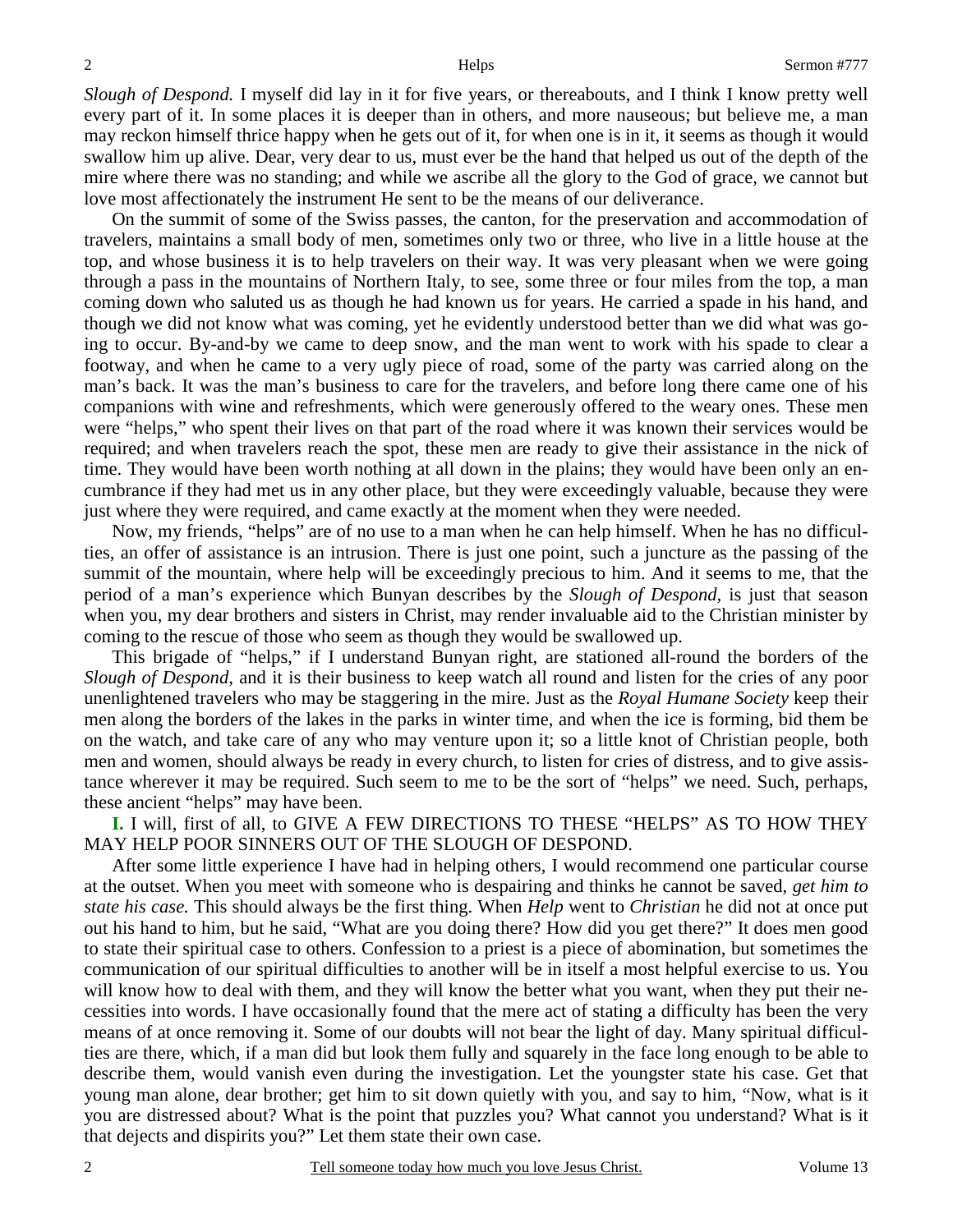Next to this, *enter, as much as lies in you, into their case.* This may seem to you, perhaps, an unimportant direction, but, depend upon it, you will be able to give very little help, if any, if you do not follow it. Sympathy has very much to do with our ability to comfort others. If you cannot enter into their distress, you will scarcely be able to lift them out of it. Try to bring yourselves down to "weep with them who weep," as well as to "rejoice with those who rejoice." Do not sneer at a difficulty because it seems small to you, remember that it may be very great to the person who is troubled by it. Do not begin to scold, and tell the young man that he ought not to feel as he does, or to be as distressed as he is. As God puts His everlasting arms underneath you, so you must put the outstretched arms of your sympathy underneath your younger and weaker brothers and sisters that you may lift them up. If you see a brother in the mire, put your arms right down into the mud, that, by the grace of God, you may lift him bodily out of it! Remember that you were once just where that young sister of yours is now; try, if you can, to bring back your own feelings when you were in her condition. It may be, you say, that the stripling or the damsel is very foolish. Yes; but you were fools yourselves once, and then you abhorred all manner of meat, and your soul seemed to be drawing near to the gates of death. Now, you must use Paul's language, you must "become a fool for their sakes." You must put yourselves into the condition of these simple-minded ones. If you cannot do this, you need training to teach you how to be a *help*; as yet you do not know the way. Let them state their case, and then endeavor to feel their difficulties as your own.

 Perhaps your next work ought to be, *to comfort these poor brothers and sisters with the promises. Help*, in *"Pilgrim's Progress,"* asked *Christian* why he did not look for the steps, and told him that there were good steps all the way through the mire; but *Christian* said he had missed them. Now, you can point these poor sinking ones to the steps. Brothers and sisters, be well acquainted with the promises of God; have them on the tip of your tongue, ready at any time. We have heard of a certain scholar who used to carry miniature copies of all the classic authors about with him, so that he seemed to have almost a dictionary in his pocket. O that you would carry miniature Bibles about with you! Or, better still, that you had all the word of God constantly with you in your heart, so that you might be able to speak a word in season to them who are weary! Whenever you come across a poor distressed soul it is a blessed thing for you to be able to say to him, "Yes, you are a sinner, it is true; but Jesus Christ came into the world to save sinners." Perhaps he will tell you that he cannot do anything; but you may answer that he is not told to do anything, but to believe in the Lord Jesus Christ, and he shall be saved. He will say, perhaps, that he cannot believe; but you can remind him of the promise, "Whoever calls upon the name of the Lord shall be saved"—that is, those who seek Him earnestly by prayer. Some texts in the Bible are like sundry stars in the sky—those constellations in the heavens which are so conspicuous, that when the mariner once sees them, he can very soon tell where he is. He determines the latitude and longitude of his own position by gazing intently on one of these celestial bodies. Some brilliant passages of Scripture appear to be set in the firmament of revelation as guiding stars to poor bewildered souls. Point to these. Quote them often. Rivet the poor sinner's eyes upon them: this will be one of the best ways of helping him. Oh, if there is a poor despairing one here tonight, let me quote to him three great and mighty promises of our God—"Let the wicked forsake his way, and the unrighteous man his thoughts: and let him return unto the Lord, and He will have mercy upon him; and to our God, for He will abundantly pardon." "He retains not His anger forever, because He delights in mercy." "Whoever will, let him take of the water of life freely." These three texts are specimens of promises by which you "helps" can assist sinking sinners.

 After this, dear friends, *try to instruct those who may need your help more fully in the plan of salvation*. The gospel is preached every Sunday in hundreds of pulpits in England, and yet there is nothing so little known or understood in this country as "the truth as it is in Jesus." Sometimes the preacher cannot, even with all his attempts, make plain the simple gospel. You, perhaps, may be able to do it because you just happen to suit the comprehension of the person in hand. God is my witness how earnestly I always endeavor to make clear and plain whatever I say, but yet my peculiar modes of thought and expression may not be suitable to the cases of some in such an audience as this. Some one person may be able to meet cases which I cannot. If my brothers and sisters, the "helps," will be constantly active, they may often explain where I only confuse. That which may not have been understood as the preacher put it,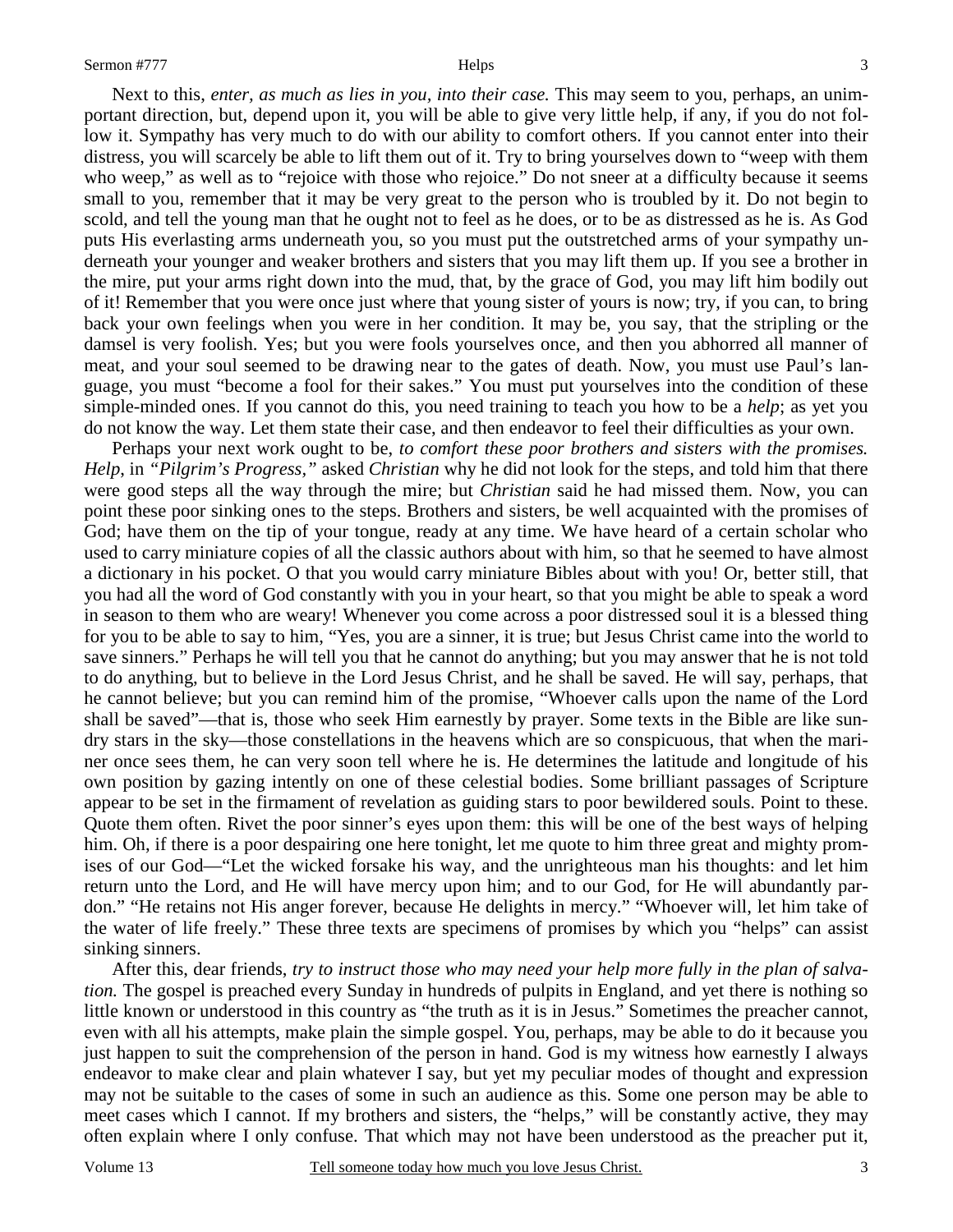may be comprehended when it is stated afresh by them. If you will only put the same thing in another shape, the sinner will say, "Ah, I see it now; I could not understand it from him, but I can understand it from you!" Do, if you would help souls, point them to the Savior; do not bother them about any irrelevant matters, but just talk to them at once about the precious blood—that is the main thing. Tell the sinner that whoever trusts in Christ shall be saved. Do not point to the wicket gate as *Evangelist* did; that is not the way, but point the sinner to the cross. Poor *Christian* would never have been in the *Slough of Despond* if he had had a proper person to direct him. Do not scold *Evangelist*, but just undo the mischief he did, by always pointing the sinner to Calvary.

 Would you supplement this? I recommend you *to tell the troubled conscience your own experience.* Many have been able to get out of the *Slough of Despond* in this way. "What," says the young man, "did you ever feel as I do?" I must say I have often been really amused when I have been talking with young inquirers, to see them open their eyes with astonishment to think that I had ever felt as they did, whereas I would have opened mine with far greater astonishment if I had not. We sit down sometimes and tell our patients all their symptoms, and then they think we must have read their hearts, while the fact is, that our hearts are just like theirs, and in reading ourselves, we read them. We have gone along the same road as they have, and it would be a very hard thing if we could not describe what we have ourselves experienced. Even advanced Christians find great comfort in reading and hearing of the experience of others, if it is anything like their own; and to young people it really is a most blessed means of divine grace, to hear others tell what they have gone through before them. I wish our elder brothers and sisters were more frequently "helps" in this matter, and that when they see others in trouble, they would tell them that they have passed through the very same difficulties, instead, as some do, of blaming the young people for not knowing what they cannot know, and upbraiding them because they have not "old heads on young shoulders," where, I am sure, they would be singularly out of place.

 Once more, I think *you will very much help the young inquirer by praying with him.* Oh, the power of prayer! When you cannot tell the sinner what you want to say, you can sometimes tell it to God in the sinner's hearing. There is a way of saying, in prayer with a person, what you cannot say directly to his face, and it is well sometimes, when praying with another, to put the case very plainly and earnestly something in this way: "Lord, You know that this poor young woman now present is very much troubled, but it is her own fault; she will not believe in Your love because she says there is no evidence of it; You have shown it in the gift of Your dear Son, but she still persists in wanting to see something of her own upon which she may rest, some good frames or feelings; she has been told many times that all her help lies in Christ, and not at all in herself, and yet she still keeps on seeking fire in the midst of water, and life in the graves of death. Open her eyes, Lord; turn her face in the right direction, and lead her to look to Christ, and not to self." Praying in this way, you see, often puts the case very plainly. There is a real power in prayer—the Lord still hears the cry of His people. As certainly, beloved, as ever the electric fluid bears the message from one place to another, as certainly as the laws of gravitation move the spheres, so certainly is prayer a mysterious, but a real power. God *does* hear prayer! Some of us are quite as certain of this as we are that we breathe—we have tried it and proved it. It is not occasionally that God has heard it, but it has become as regular a thing with us to ask and have, as it is for our children to ask for meat at the table and receive it at our hands. I should hardly think of attempting to prove that God hears my prayer, either to myself or anybody else; it has become so much the habit of my life to know that God hears prayer, that I have no more doubt of it than I have of the fact that if I lose my balance I shall fall, and that the power of gravitation affects me in walking, in sitting still, in rising up, and in lying down. Exercise, then, I beseech you, this power of prayer, and you shall often find that when nothing else will help a soul out of its difficulty, prayer will do it. There are no limits, dear friends, if God is with you, in your helping others, through the power of prayer.

 These directions—and they are not very many—I want you to keep in your memories, as you would the directions of the *Royal Humane Society,* with reference to people who have been in danger of drowning. I dare say some of you have already practiced them so long, that you know them well enough.

**II.** Having spoken thus on how to help, I shall now describe THOSE WHO CAN HELP.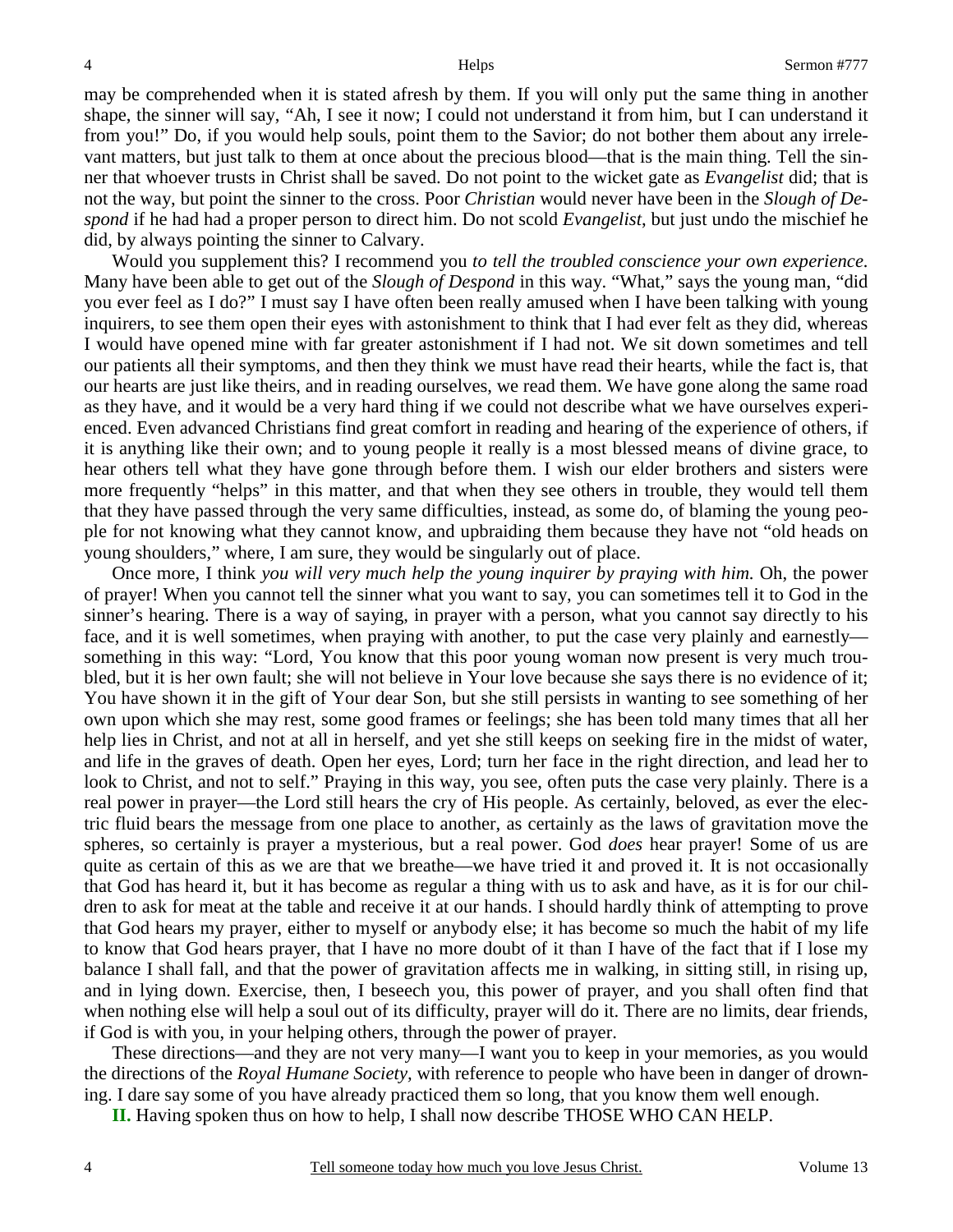It is not everybody who can help in the way I have been describing. I want to enlist a little brigade of spiritual firemen; that is, I want to gather a company of "helps" to assist persons who may be slipping and floundering about in the *Slough of Despond.*

 The first essential for a true "help" is, *that he or she should have a tender heart*. There are some people who seem to be prepared by divine grace on purpose to be soul-winners. I know a brother whom I did once venture to compare to a hunting dog in this matter, for no sooner did he suspect that there were anxious souls than he was on the alert; and did he but hear of a number of converts, and away he went. He seems dull and heavy at other times, but then his eyes flash, his heart beats, his whole soul is stirred up to action, and he becomes like a new man. Among converts and inquirers he is all alive—his soul takes fire directly; and amidst the diversities of gifts that proceed from the same Spirit, his gift evidently is to help souls. Such a man was Timothy, of whom Paul says, "I have no man like-minded who will naturally care for your state." You know, in common life, there are some people who seem to be born nurses. Others there are, to be sure, who cannot nurse at all; if you were ill you would never have them around you even if they would come for nothing and pay you for having them. They mean well, but somehow or other they would stomp across the room every time they moved, and would be sure to wake you up; and if there were any medicine to be taken at night, it would taste all the worse if they gave it to you. But you have known a real nurse—perhaps your own wife—you never did hear her walk across the room when you were ill, and you never would even if you had an instrument to your ear like a microscope to the eye, magnifying the minutest thing; she steps so softly that you might almost sooner hear her heartbeat than her footstep. Then, too, she understands your tastes exactly, and always knows what to bring you. Whoever heard of a nurse more fit for her work than Miss Nightingale? She seems as if she could do nothing else, and as if God had sent her into the world on purpose, not only that she might be a nurse herself, but that she might also teach others to nurse.

Well, it is just the same in spiritual things. I have used a homely illustration to show you what I mean. There are some people who, if they try to comfort you when you are distressed, go so awkwardly to work about it, that they are sure to give you a great deal more trouble than you had before. They really mean well, and try to do their best, but they cannot do what you need done. It is not their skill; they are not "helps"; they take a great crowbar to do the thing which a little picklock would easily effect, and they go about everything in such a strange, clumsy style, that you can see they were not made for the work. The true "help" to a distressed soul is a person, who, though his head may not be very big, has a large and warm heart. He is a man, or woman, in fact, all heart. It was said of John, that he was a pillar of fire from head to foot. This is the kind of man the soul needs when it is shivering in the cold winter of despondency. Such men I know: May God train many more, and give us all more of the gentleness that was in Christ, for unless in this way we are naturally fit for the work, we shall never be able to do it. The "help," moreover, needs, not only a large heart, but *a very quick eye*. There is a way of getting the eye sensitively acute with regard to sinners. I know some brothers and sisters who, when they are sitting in their pews, can almost tell how the word is operating upon those who sit near them. Some people cannot do this, others can; and besides this, they know just what they ought to say to their neighbors in the seat when the sermon is over; they understand how to say it, and whether they ought to say it in the pew or going down stairs, or outside, or whether they ought to wait till sometime in the week. They appear to have an instinct which tells them just what to do, how to do it, and when to do it. Oh, it is a blessed thing when God thus sets watchmen along the borders of the *Slough of Despond;* then, *if they have quick ears,* they listen, and by-and-by they hear a splash over yonder in the Slough, and though it may be very dark and misty, they go to the rescue. Nobody else hears the cry but those who lay themselves out to listen for it. We also need for this work, *men and women who are quick of foot, to run.* Why, there are some of you who never speak to your neighbors about their souls; you have a sitting here, and you never think of speaking a word to those who sit next to you. I thank God there are some of you who will not let a stranger go out without a good word concerning Christ. I pray you persevere in the good habit, and the Lord will bless you, for while there is much to be done in such a congregation as this by the preacher, there is yet *more* to be done by these helps in getting to the conscience, and doing good to the soul. For a thoroughly efficient *"help,"* give me *people with a loving face.* We do not make our own faces; but I do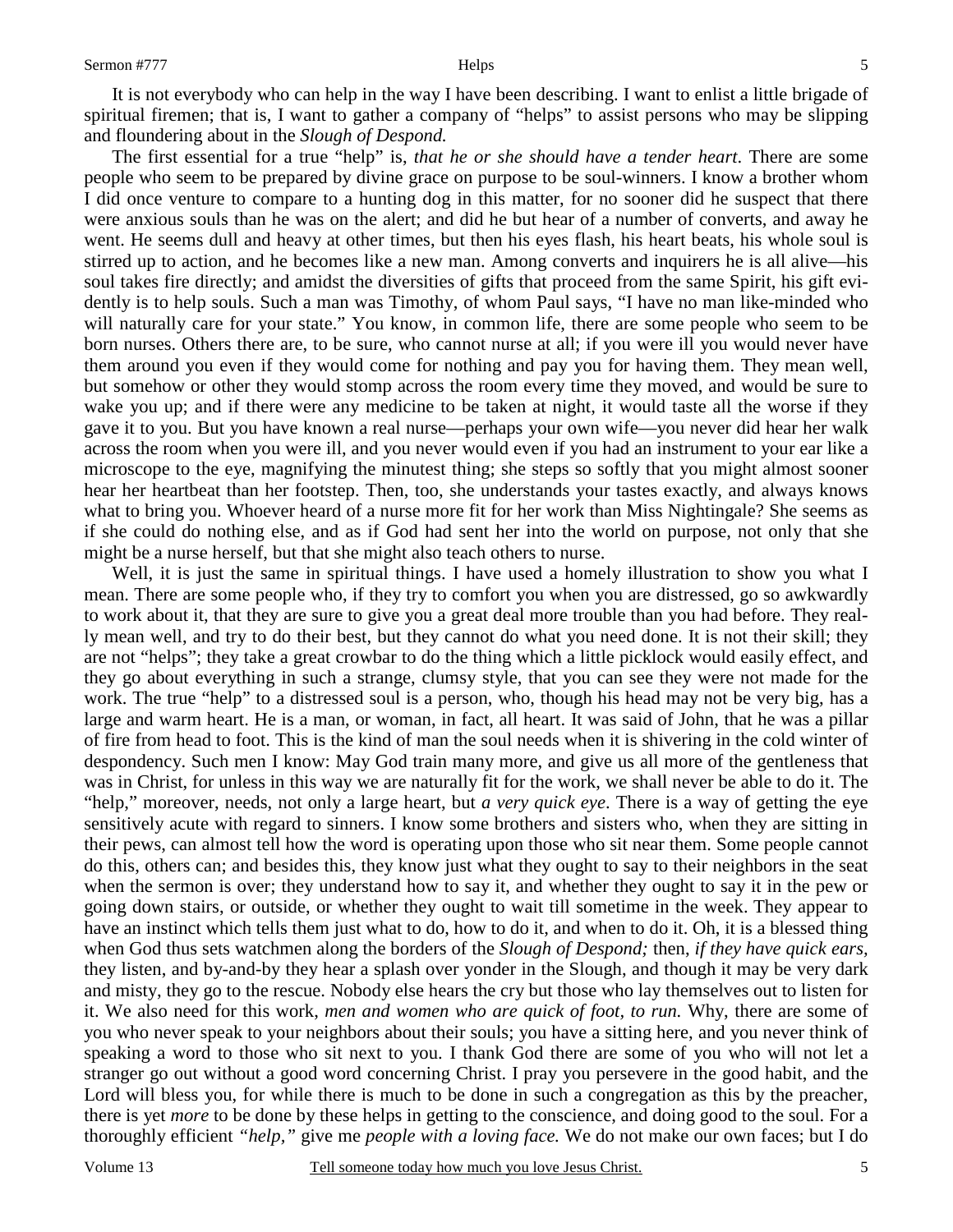not think a brother or sister who is habitually grim will do much with anxious inquirers. Cheerfulness commends itself, especially to a troubled heart. We do not want levity; there is a great difference between cheerfulness and levity. I can always tell a man who looks sweetly at me what I feel, far better than I can tell it to one who in a sort of official way talks to me as though it were his only business to inquire into my private concerns, and to find out all about what I am and where I have been. Go about your work softly, gently, affectionately; let your cheerful countenance tell that the religion you have is worth having, that it cheers and comforts you—and then the poor soul in the *Slough of Despond* will hope that it may cheer and comfort him.

 Earnestly, too, let me recommend you to have a *firm foot.* If I have to go and pull a brother out of the *Slough*, I must know how to stand fast myself, or otherwise, while I am seeking to pull him out, I may fall in. I must remember that hearing the doubts of others may give rise to the same doubts in my own mind unless I am firmly established as to my own personal interest in Christ Jesus. If you would be useful, you must not be always doubting and fearing. Full assurance is not necessary to salvation, but it is very necessary to your success as a helper of others. I remember when I taught in the Sunday school, I was trying to point one of the boys in the class to the Savior. He seemed troubled, and he said to me, "Teacher, are you saved?" I said "Yes." "But are you sure you are?" said he, and though I did not answer him just then, I felt that I could not very well tell him that there certainly was salvation in Jesus Christ unless I had tried Him for myself, and been assured of it. Do try to get a firm foot, dear brothers and sisters, and you will be more useful round the edge of the *Slough* than as though you were constantly slipping down.

 Then, as you have to do business round this *Slough*, *try to know it well;* try to find out its worst parts, and where it is deepest. You will not have to go far to do this—you have probably been in it yourself, and therefore know something about it, but you can easily gather from one and another where it is worst. Seek, if you can, to understand the mental philosophy of despondency; I do not mean by studying Dougal Stewart and other writers on mental philosophy, but by real heart-felt experience seek to become practically acquainted with the doubts and fears which agitate coming souls. When you have done this, I hope the Lord will give you—for you will need it if you are to become very useful—*a good strong hand in order to grip the sinner.* Jesus Christ did not heal the lepers without touching them, and we cannot do good to other men by standing at a distance from them. The preacher sometimes gets hold of his hearers; he can feel he has them, and can do almost anything with them; and if you are to be a "help," you will have to learn the art of getting hold of the conscience, the heart, the judgment, the whole man. When you once get hold of a troubled heart, never let it go. Oh, I pray that you may have a hand like a vice that will never let go of the sinner when once you have hold of him. What? Shall the child of God let the sinner fall back into the *Slough?* No, not while the rock on which he stands holds fast, and while he can hold the sinner by the hands of prayer and faith. May God teach you to grip men by love, by spiritual sympathy, by passion for souls, so that you cannot let them go.

 Once more, if you would help others out of the *Slough of Despond,* you must have *a bending back.* You cannot pull them out if you stand bolt upright—you must go right down to the man. There he is; he is almost gone; the mire is well near over his head; and you must turn up your sleeves, and go to work. "But the man cannot speak correct English!" Never mind; do not speak correct English to him, for he would not understand it; but speak bad English, which he can understand. It is said, that many of the sermons of Augustine are full of shockingly bad Latin, not because Augustine was not a good Latin scholar, but because the dog-Latin of the day suited his turn best to get hold of men. There is a certain prudery about ministers which disqualifies them for some work; they cannot bring their mouth to utter a truth of God in such language as fisherwomen would understand. Happy is that man whose mouth will say the truth in such a way that the persons he is speaking to will receive it. "But the dignity of the pulpit!" says one. Well, and what is that? The "dignity" of a war-chariot lies in the captives dragged at its wheels, and the "dignity of the pulpit" lies in the number of souls converted to God! Do not tell me of your fine jargon, your Johnsonian sentences, and your rolling periods; there is no "dignity" in any of these if they go over the heads of your hearers. You must condescend to men of low estate; and you will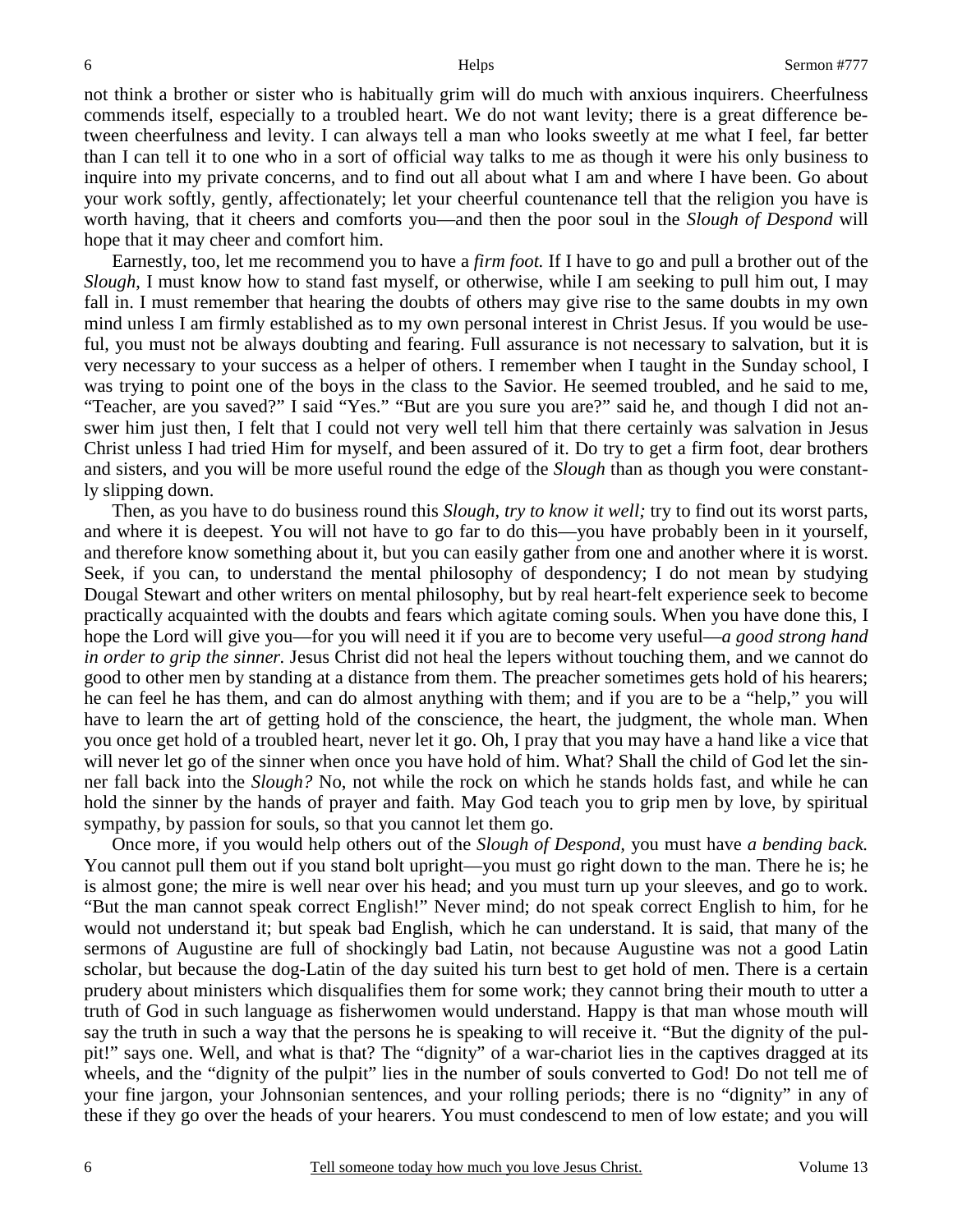sometimes meet with men and women to whom you really must talk to in a style which does not commend itself to your taste, but which your judgment and your heart will command and compel you to use.

 Learn to stoop. Do not, for instance, go into a cottage like a fine lady coming to visit poor people; go and sit down on a chair, and sit on the edge, if the rushes are gone; sit close to the good woman, even if she is ever so dirty; and talk to her not as her superior, but as her equal. If there is a boy playing marbles, and you want to talk to him, you must not call him away from his play, nor look down upon him from an awful elevation, as a schoolmaster would, but begin with a few playful expressions, and then drop a more serious sentence into his ear. If you would do people good, you must go down to them where they are. It is no use preaching fine sermons to drowning men; but go to the edge of the pool, put out your arms, and try to pull them out! These, I truly think, are some of the qualifications of a true "help."

**III.** Let me now close by ENDEAVORING TO INCITE THOSE OF MY BROTHERS AND SIS-TERS WHO HAVE BEEN "HELPS," TO GO ON YET MORE EARNESTLY IN THE WORK, AND TO STIR UP THOSE WHO HAVE NOT TRIED IT, TO BEGIN.

 Perhaps somebody may ask, "Why should I help others?" And my answer shall be, *"because souls need help.*" Is not that enough? The cry of misery is a sufficient argument for mercy. Souls need it: they die; they perish; they are ready to despair; help them. There was a story in the papers last week of a man being found dead in a ditch, who had been lying there dead for six weeks. It was said that somebody had heard a cry of, "Lost, lost," but it was dark, and he did not go out to see who it was! "Shocking! Shocking!" you say, and yet just the very same thing may have been done by you. There are some persons here tonight who may not cry, "Lost," because they do not feel they are lost, but they are so; and will you let them die in the ditch of their ignorance? There are others who are crying, "Lost!" and who need a word of comfort; and will you let them perish in despair for the lack of it? My brothers and sisters let the needs of humanity provoke you to activity. Remember, again, *how you were helped yourselves when you were in a like condition.* Some of us will never forget that dear Sunday school teacher, that tender mother, that Christian woman, that kind young man, that excellent elder of the church, who once did so much for us. We shall never forget their tender attention. They seemed to us as visions of bright angels when we were in the thick fog and darkness. Return the debt; repay the obligation; discharge what you owe; and you cannot do this except by helping others as you were helped yourselves.

 Moreover, *Christ deserves it.* There is a lamb out there who is lost; it is *His* lamb; will you not care for it? If there were a strange child at my door asking for a night's shelter, humanity might prompt me to take in the poor little creature out of the snow and wind, but if it were the child of my brother, or of some dear friend, kindred sympathy would compel me to protect it. That sinner is your Savior's bloodbought one, and is very dear to Him; he is a prodigal, but he is your Father's son, and consequently your own brother. By the relationship there is, though he discerns it not at present, you are bound. A moral obligation rests upon you to give him your help. O beloved, *you would not need any other argument, if you knew how blessed the work is in itself.* Would you acquire knowledge? Help others! Would you grow in divine grace? Help others! Would you shake off your own despondency? Help others! It quickens the pulse; it clears the vision; it steels the soul to courage; it confers a thousand blessings on your own souls to help others on the road to heaven! Shut up your heart's floods, and they will become noisome, stagnant, putrid, and foul; let them flow and they shall be fresh and sweet, and shall well up continually. Live for others, and you will live a hundred lives in one. For blessedness, commend me to industry, and divorce me from idleness.

 But, if that is not enough, I think I may say that *you are called to this work.* Your Master has hired you; it is not for you to pick and choose what you will do; He has given you your talents, and you must do what He bids you. Tonight, then, before you leave this house, try to do some practical service for your Master, for He has called you to it. If you do not, *you will probably get the rod of correction.* If you do not help others, God will treat you as men do their stewards who make no righteous use of the goods entrusted to them; your talent may be taken from you. Sickness may be waiting for you, because you are not active while you are in health; you may be brought to poverty because you do not make a right use of riches; you may be brought into deep despair yourselves, because you have not helped despairing souls. Pharaoh's dream has often been fulfilled. He dreamed that that there were seven fat bulls who fed